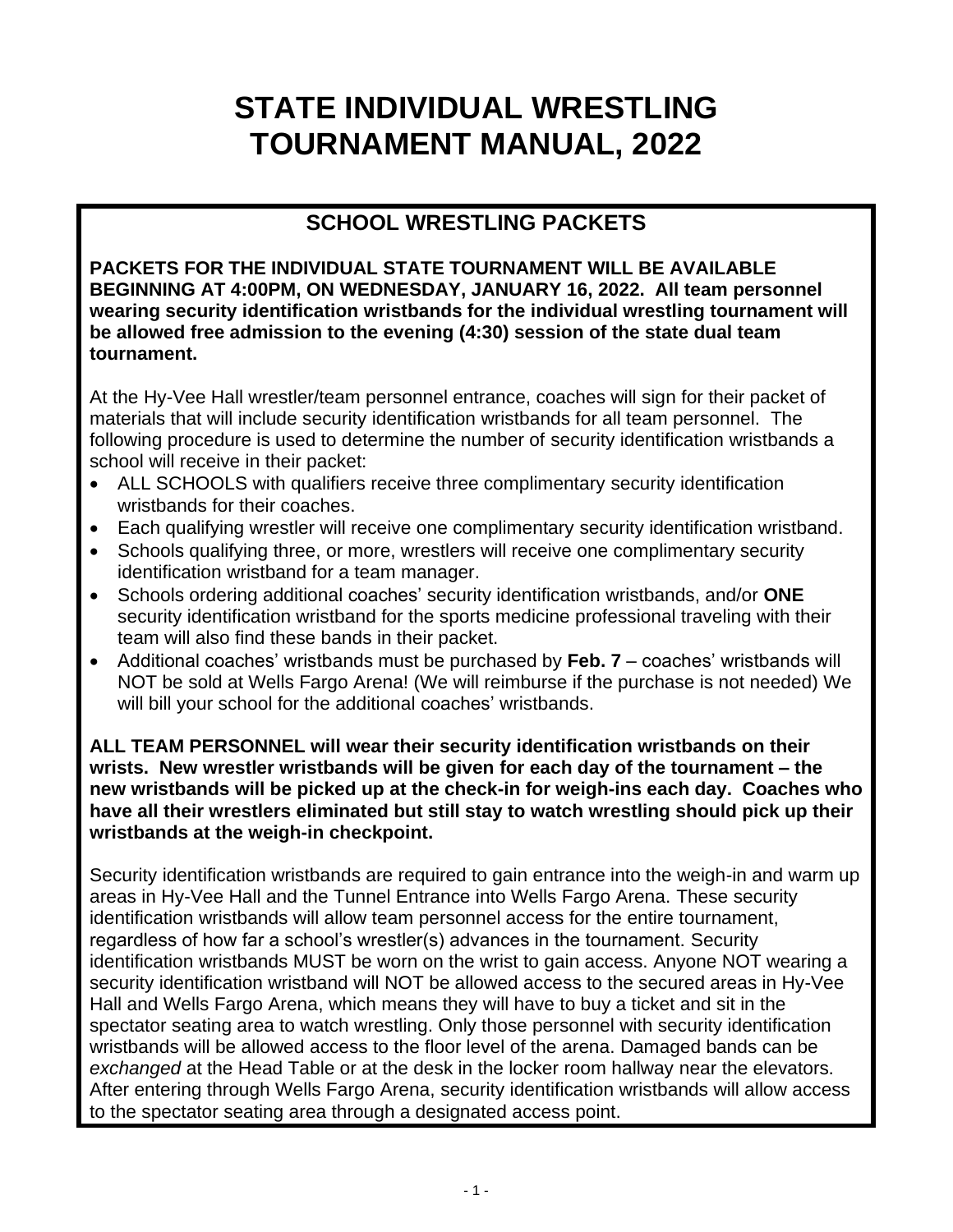#### **ADMISSION** *STATE TOURNAMENT TICKETS:*

Only general admission tickets are sold for the first seven sessions at the state tournament. **Only reserved tickets are sold for the FINALS on Saturday evening. There are no 'pass outs' for IHSAA events. Anyone leaving the Arena must purchase another ticket to return.**

*STATE TOURNAMENT TICKET PRICE:* \$12.00 for the first seven sessions. Championship tickets can only be purchased at [http://www.hy-veetix.com](http://www.hy-veetix.com/) or at the Wells Fargo Arena box office. Convenience and handling fees apply for any tickets purchased online. Saturday night finals tickets will be purchased by the member schools and will open for sale to the general public after schools have placed their orders

# *SCHOOL ADMINISTRATORS ATTENDING STATE WRESTLING TOURNAMENT:*

The Board of Control has adopted a policy allowing school administrators to use their school administrator pass so the administrator and ONE guest may have complimentary admission during the general admission sessions of the state dual and individual wrestling tournaments. THIS EXCLUDES THE STATE INDIVIDUAL FINALS, WHICH REQUIRE A RESERVED TICKET. The school administrator must present a photo ID along with their pass and enter Wells Fargo Arena through the VIP/Media Entrance at the northwest corner. Tickets for any additional guests can be purchased before the tournament online or at the WFA box office in at the main entrance to Wells Fargo Arena. No tickets are sold at the VIP/Media Entrance.

# **ADVANCING TO STATE INDIVIDUAL WRESTLING COMPETITION**

The first and second-place finishers in district competition advance to the state individual wrestling tournament.

If for some reason (injury, illness, ineligibility, etc.) a first or second-place finisher cannot advance or compete in the state tournament, the athletic director from the wrestler's school should call the IHSAA immediately. When this occurs, the third-place finisher from that district will advance to state competition. If a district champion is unable to compete in the state tournament, the runner-up from that district will take the champion's place on the state tournament bracket and the 3<sup>rd</sup>-place wrestler from that district will take the runner-up place on the bracket. If a runner-up is unable to compete, the 3<sup>rd</sup>-place wrestler from that district will take the runner-up's place on the bracket. NOTIFICATION REGARDING INJURY OR ILLNESS MUST BE MADE TO THE ATHLETIC ASSOCIATION BY 9:00PM WEDNESDAY BEFORE THE INDIVIDUAL STATE WRESTLING TOURNAMENT FOR ANOTHER WRESTLER TO ADVANCE TO THE STATE TOURNAMENT. IF THE INJURED/ILL WRESTLER IS A MEMBER OF A TEAM PARTICIPATING IN THE STATE DUALS THE TOURNAMENT MANAGER WILL DETERMINE THE DEADLINE FOR ADVANCEMENT OF THE 3<sup>RD</sup> PLACE DISTRICT WRESTLER. In no case, will a 4<sup>th</sup>-place district finisher advance to the state individual tournament.

If the 1<sup>st</sup>-place,  $2^{nd}$ -place, and/or  $3^{rd}$ -place district finishers cannot compete in the state tournament, the opposing wrestler who has made weight, and is otherwise eligible, is awarded a forfeit and two advancement points.

# **AWARDS**

In state individual competition, individuals placing 1st-8th in their respective weight classes will be awarded medals by a school representative of the champion wrestler. Individual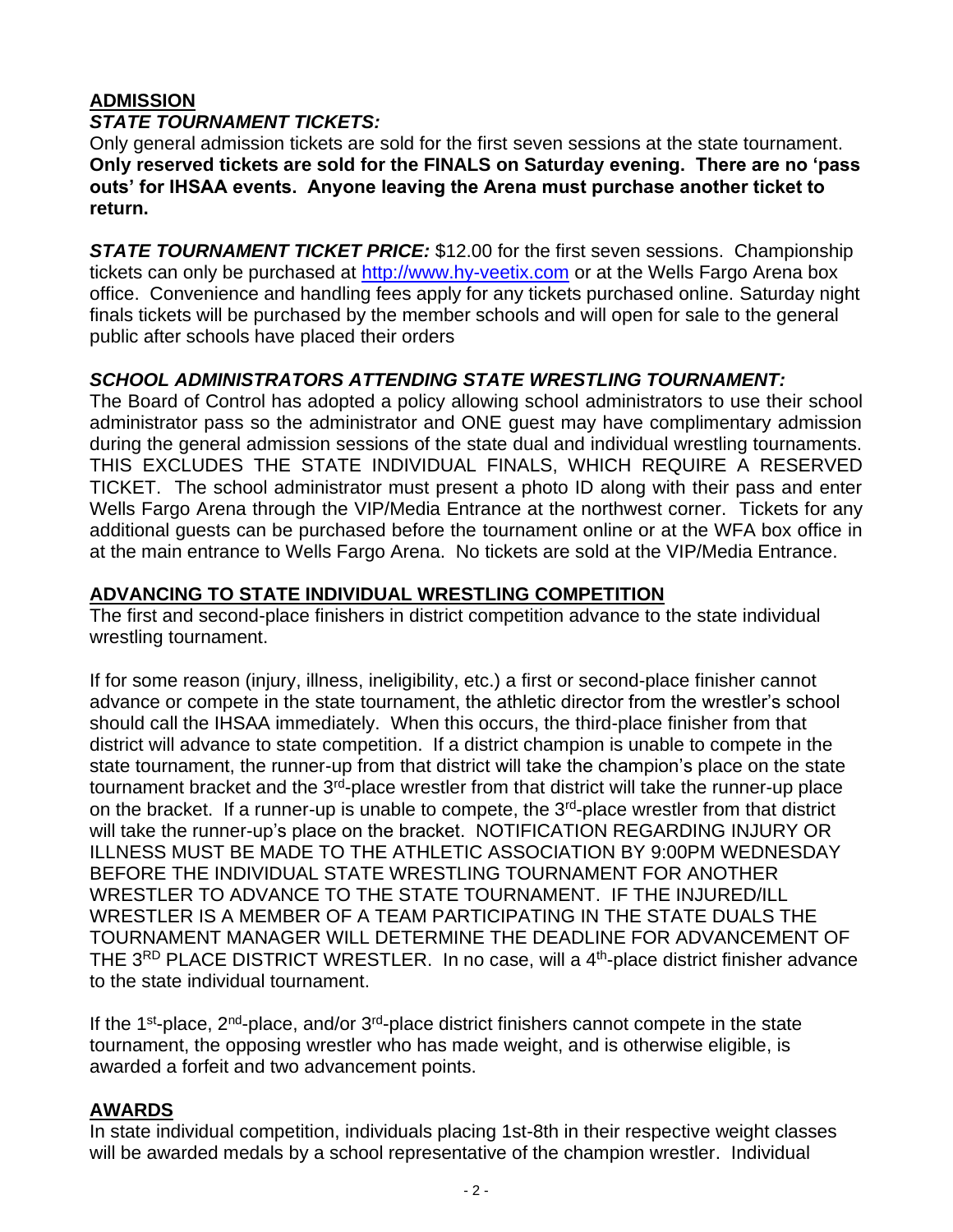champions in each weight class will also receive the IHSAA wall chart for their weight class. Wrestlers participating in the awards ceremonies are to wear only school-issued attire. Team trophies will be awarded to the champion, runner-up, and third-place teams in each classification. The **top three** teams in the state individual tournament will have their picture taken and a picture plaque will be presented to each of the participating team members, and the head coach, compliments of the IHSAA. Additional plaques may be purchased by the school. In addition, the 1st-3rd place teams will receive an IHSAA state wrestling banner.

## **BANNERS, SIGNS, HOOPS, CONFETTI, ETC., PROHIBITED**

The Board of Control of the IHSAA prohibits spectators from displaying any banners or signs, artificial noisemakers, as well as, the use of confetti, etc. Cheerleaders are prohibited from using a paper hoop designed for athletes to run through when coming onto the mat.

### **BOARD POLICY REGARDING SPECTATOR DRESS AT STATE TOURNAMENT SERIES CONTESTS**

Shirts and shoes are required attire for spectators attending all indoor IHSAA events.

## **BUS PARKING**

Busses will be allowed to park at Principal Park free-of-charge. Principal Park is about one mile directly south of WFA on 3rd Street. Busses will be allowed to drop students off at the 3<sup>rd</sup> Street drop off lane near the Main Entrance to the Arena. After dropping students off, busses will be directed to Principal Park where pep busses ONLY can park free. NO VANS, SUBURBANS, OR CARS ALLOWED!

**Transportation to and from Principal Park and Wells Fargo Arena:** Once they have parked their bus at Principal Park, drivers should secure transportation to Wells Fargo Arena on their own accord. If walking, there is a skywalk entrance about 4 blocks from Principal Park at 2nd & Court streets. Please refer to the downtown Des Moines map below for skywalk and points of interest information. [Downtown Des Moines](https://assets.simpleviewinc.com/simpleview/image/upload/v1/clients/desmoines/Downtown_Des_Moines_Navigation_Map_2019_12_05_e75eda09-baf7-4eeb-86fa-6a0fea5a0339.pdf)  [Navigation Map](https://assets.simpleviewinc.com/simpleview/image/upload/v1/clients/desmoines/Downtown_Des_Moines_Navigation_Map_2019_12_05_e75eda09-baf7-4eeb-86fa-6a0fea5a0339.pdf)

## **CHEERLEADERS**

Information for state wrestling cheerleaders is provided at the following link - Cheerleading [State Wrestling Rules](https://www.iowacheercoaches.org/)

# **CONDUCT COUNTS**

Conduct Counts rules are in effect for all post-season tournaments. [Conduct Counts](https://www.iahsaa.org/wp-content/uploads/2019/10/2019-Conduct-Counts-10.17.19.pdf)

## **DEFAULTS & FORFEITS**

Rule 10-3 in the NFHS Wrestling Rule Book addresses tourney brackets, defaults, and forfeits.

## **FOOD & DRINK IN WELLS FARGO ARENA**

Team personnel may bring outside food and drink into the backstage arena areas through the tunnel from the Hy-Vee Hall ONLY. It is **NOT** permissible to bring outside food and drink into the main arena areas, except for personal water and sports drink containers. Be sure to have wrestlers and coaches bring enough water for the time in the arena!

# **GRAND MARCH AT THE STATE TOURNAMENT**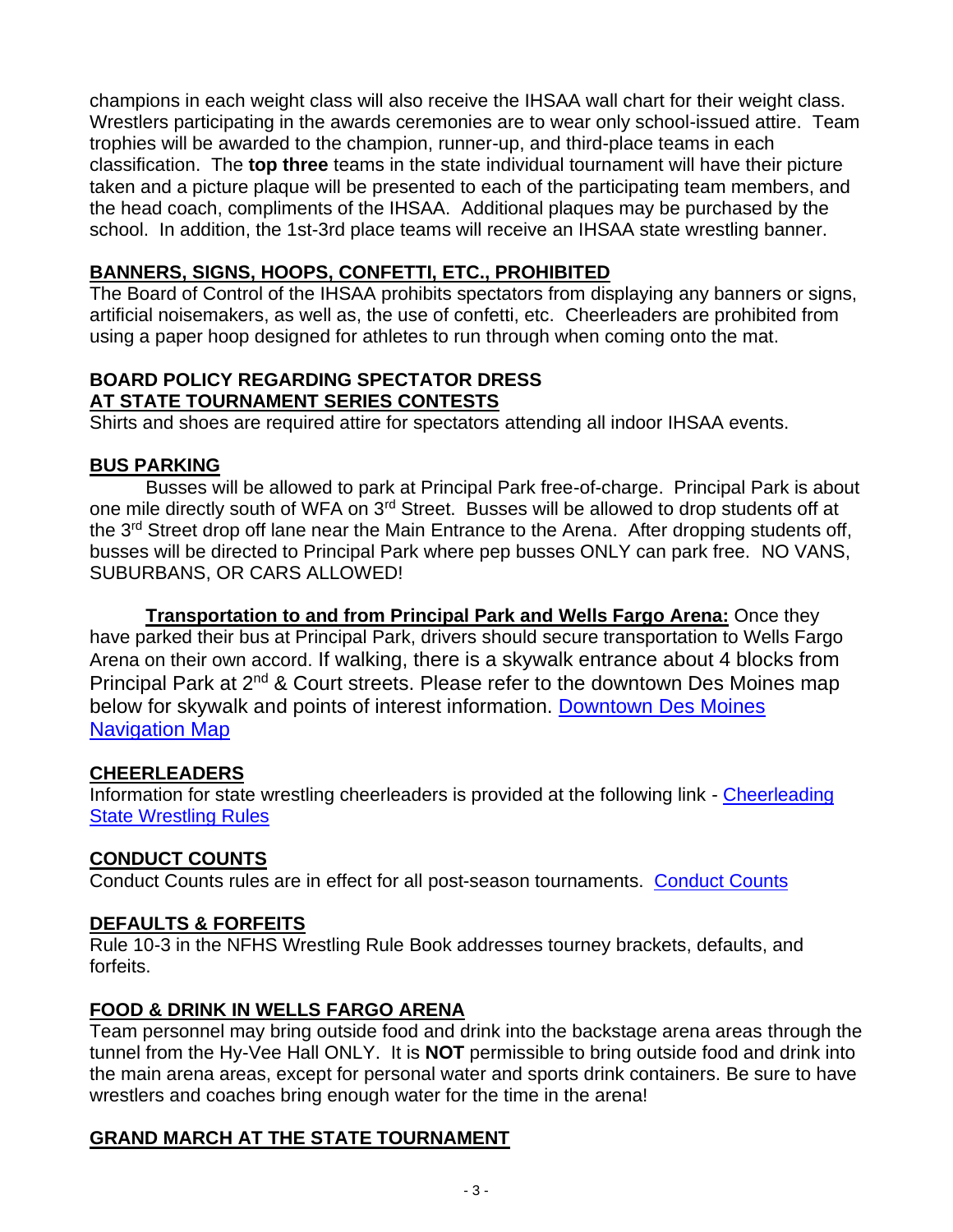The top eight place winners at state wrestling will participate in the Grand March. **Wrestlers participating in the Grand March of Champions are to wear only school issued attire.** Please wear shoes appropriate for the event (sneakers or wrestling shoes). Wrestlers ejected from the tournament will not participate in the Grand March. Awards will not be presented to wrestlers who do not participate in the Grand March. *(Exception: Doctor's/school administrator's excuse.)*

## **IOWA WRESTLING COACHES AND OFFICIALS' ASSOCIATION ROOM**

A room for IWCOA members is available in the Southwest corner of the 300 level of Wells Fargo Arena for members of the IWCOA to conduct any business they may have during the tournament. A coach's hospitality room with IWCOA voting is also on the main floor hallway.

### **LENGTH OF PERIODS**

**ALL matches** during post-season competition will consist of three, 2-minute periods (2-2-2).

## **LOCKER ROOMS**

Locker rooms will be available for wrestlers. ALL wrestlers should plan to shower when they are finished wrestling for the day. This will help alleviate any concerns about wrestlers becoming ill or developing a communicable skin condition from not showering. **Soap & towels are NOT provided.**

## **MAPS OF WELLS FARGO ARENA AREA**

Here is a link to the Wells Fargo Arena area maps: [Wrestling Wells Fargo Maps](https://www.iahsaa.org/wp-content/uploads/2021/01/WR-Wells-Fargo-Map-1.27.21.pdf)

## **PERSONNEL PERMITTED AT MAT-SIDE**

A maximum of two school personnel are permitted at mat-side. If your school has paid for a security identification band for an Athletic Trainer, or other sports medicine professional to travel with your school's wrestlers, they are expected to stay in the sports medicine areas reserved for them, unless an injury occurs, at which time they may go on the mat.

## **PHOTOGRAPHY**

Jolesch Photography is the official photography service for the State Wrestling Tournament. The website is at this link: [Jolesch Photography –](http://www.bandgroupphotography.com/IHSAA/Index.html) IHSAA Events

Coaches, managers, and wrestlers are **NOT** allowed to take pictures or video at mat-side.

Spectators may take pictures and video from their seats, but no external power is available. Taking pictures or videotaping in the aisles is strictly prohibited. Information about ordering state tournament photos will be available on the main concourse level throughout the tournament.

## **PUBLIC ADDRESS ANNOUNCEMENT POLICY**

The public address system at an IHSAA post-season event is not to be used as an open public forum for the expression of views by individuals or organizations concerning political, philosophical, religious, or other matters unrelated to the conduct of the event, or the management and safe use of the event site. For example, conducting a prayer over the public address system is prohibited at IHSAA post-season or sponsored events.

## **SCORING**

Eight place team scoring will be used at the State Tournament (16-12-9-7-5-3-2-1).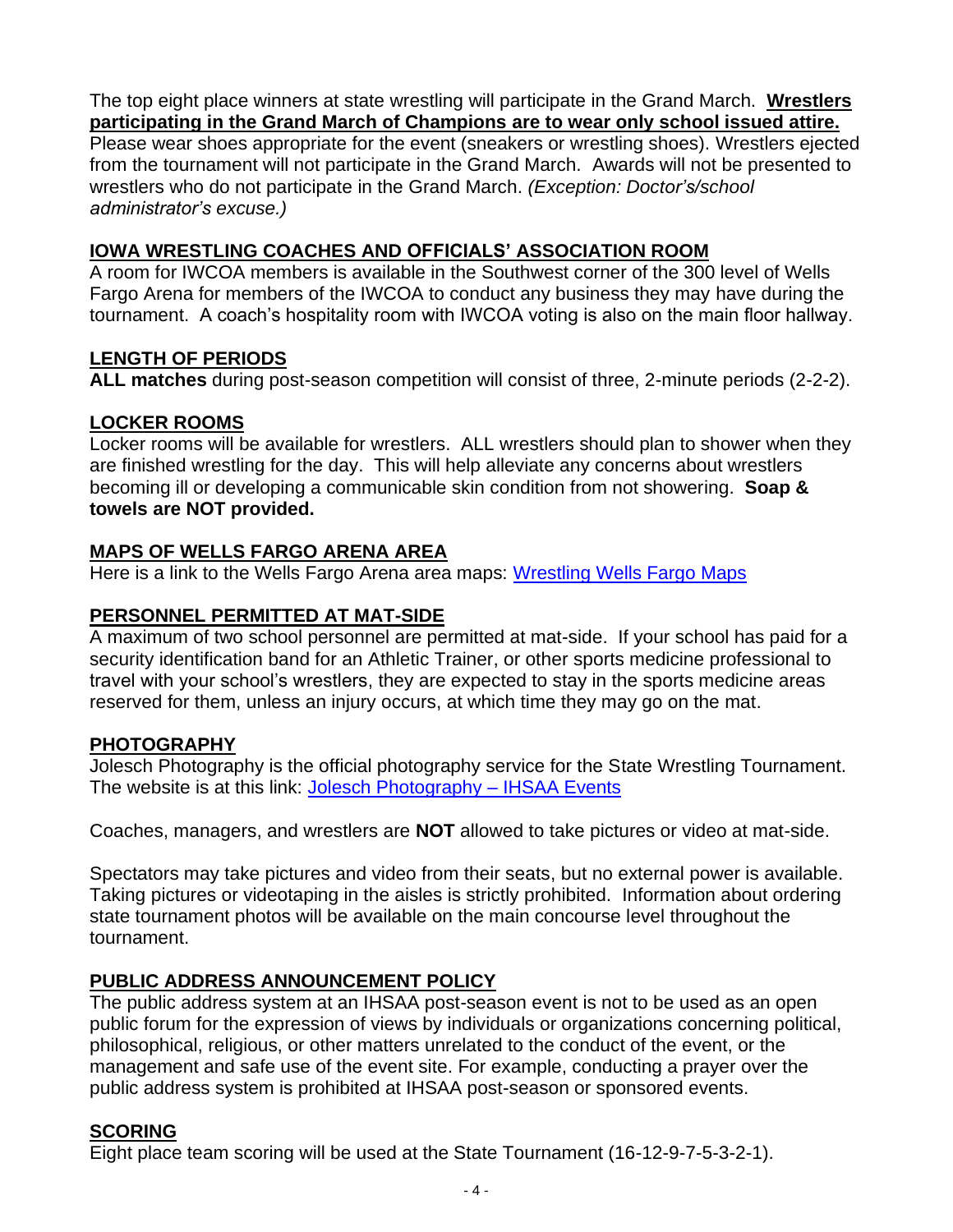# **SEEDING & BRACKETING**

In the first round of the individual state tournament, using the TrackWrestling system, will be seeded for wrestlers #1-16, using criteria to include head-to-head competition, common opponents, state place winner, and state qualifier.

#### **DOUBLE ELIMINATION BRACKET WITH CROSS BRACKETING FROM THE QUARTERFINALS**



(Third-Round Consolation Loser)

#### **SEATING FOR TEAM PERSONNEL**

**For sessions 1-7, no team personnel will be permitted into spectator areas until 15 minutes after the spectator doors open.** Seating for team personnel during sessions 1-7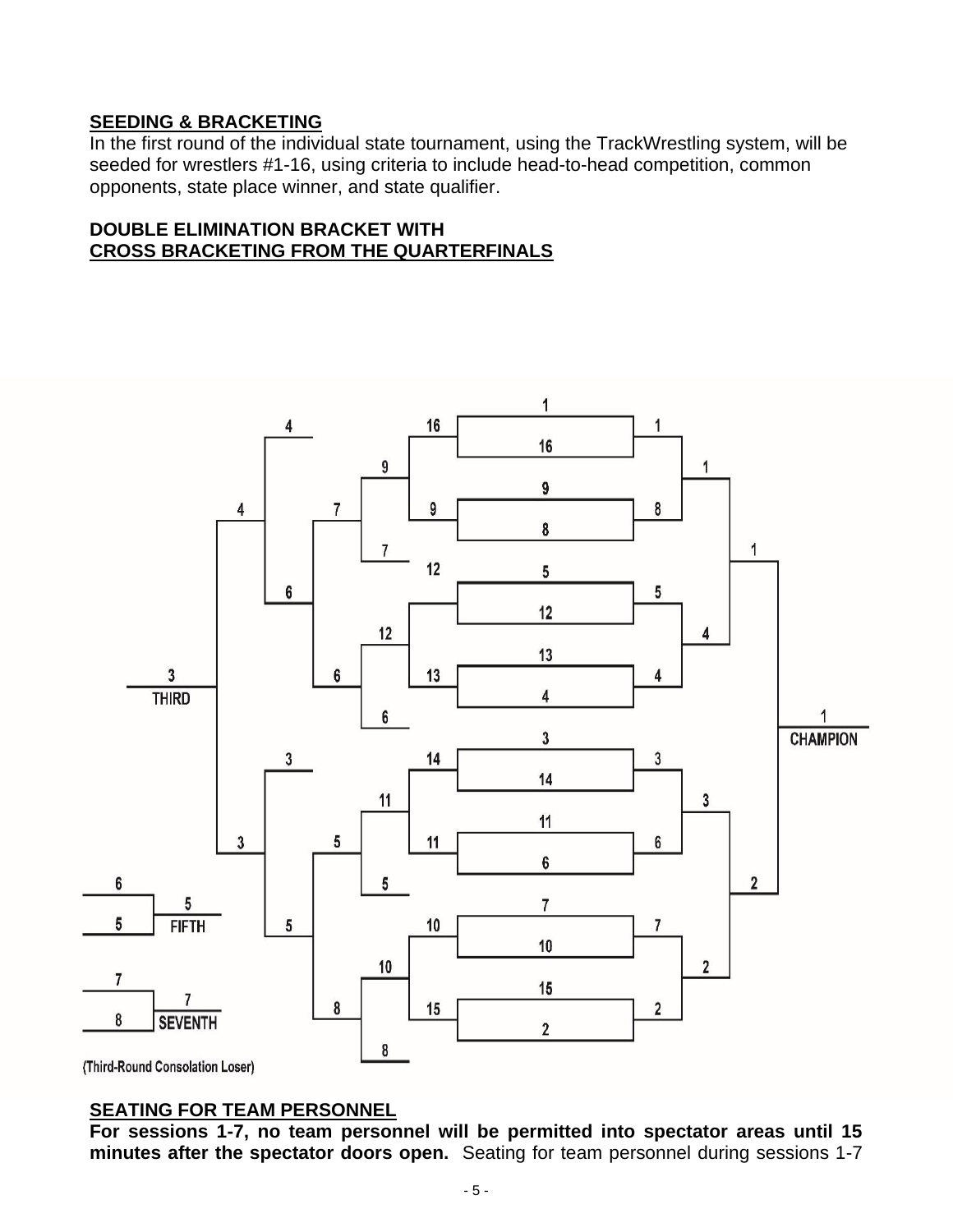will be at the north end of the Arena directly opposite the head table. Only those personnel wearing security identification wristbands will be allowed to sit in this area.

For the finals, limited seating area will be provided on the floor for those wrestlers in the Grand March. Limited seating will also be provided off the main floor and behind the award stand for other team personnel wearing security identification wristbands.

#### **SKIN CHECKS AND COMMUNICABLE SKIN CONDITION FORMS**

Skin checks will be performed at weigh-ins for each class (1A, 2A, & 3A). Any wrestlers with suspect skin conditions MUST present a current, completed Wrestling Skin Condition Report at the time of weigh-ins signed by a medical professional stating the condition is NOT communicable OR stating the wrestler had a communicable condition that is no longer communicable as of the state tournament. A tournament physician will be available the first time each class weighs in to rule on any suspect skin, or other health, conditions. The tournament physician has the FINAL AUTHORITY as to whether the wrestler competes in the tournament.

#### **SPORTSMANSHIP**

Good sportsmanship is an expectation at the State Wrestling Tournament. Athletic Directors and Head Coaches should be sure to visit with their assistant coaches and wrestlers about sportsmanship at the tournament.

#### **SPORTS MEDICINE PERSONNEL**

The Athletic Association provides tournament physicians and athletic trainers for the tournament.

CONCUSSIONS **–** While the IHSAA designated tournament physicians and athletic trainers will work with sports medicine professionals a school may bring with them, IHSAA designated tournament physicians and athletic trainers shall have final authority to determine if an athlete who is exhibiting signs, symptoms, and behaviors consistent with a concussion shall return to competition at any time during the tournament.

#### **TEAM PERSONNEL ENTRANCES INTO THE IOWA EVENTS CENTER**

Team personnel will use the Hy-Vee Hall North Lobby entrance, which is on 3<sup>rd</sup> Street just under the skywalk, Hy Vee Hall entry on the east side of the building, or the Iowa Hall of Pride entry. Please refer to the online map for the specific location of this entrance. Entrances will OPEN 1 HOUR BEFORE THE FIRST WEIGH INS ARE SCHEDULED EACH DAY.

The team personnel entrance into Wells Fargo Arena is **through the tunnel from the Hy-Vee Hall**. This is the ONLY entrance team personnel will be admitted free-of-charge. ONLY TEAM PERSONNEL WEARING SECURITY IDENTIFICATION BANDS WILL BE ADMITTED THROUGH THIS ENTRANCE.

#### **VALUABLES**

NEVER KEEP VALUABLES IN THE WEIGH-IN OR WARM UP AREAS OR THE LOCKER ROOM. EACH SCHOOL IS RESPONSIBLE FOR KEEPING THEIR VALUABLES WITH THEM AT ALL TIMES!

#### **WARM UP AREAS**